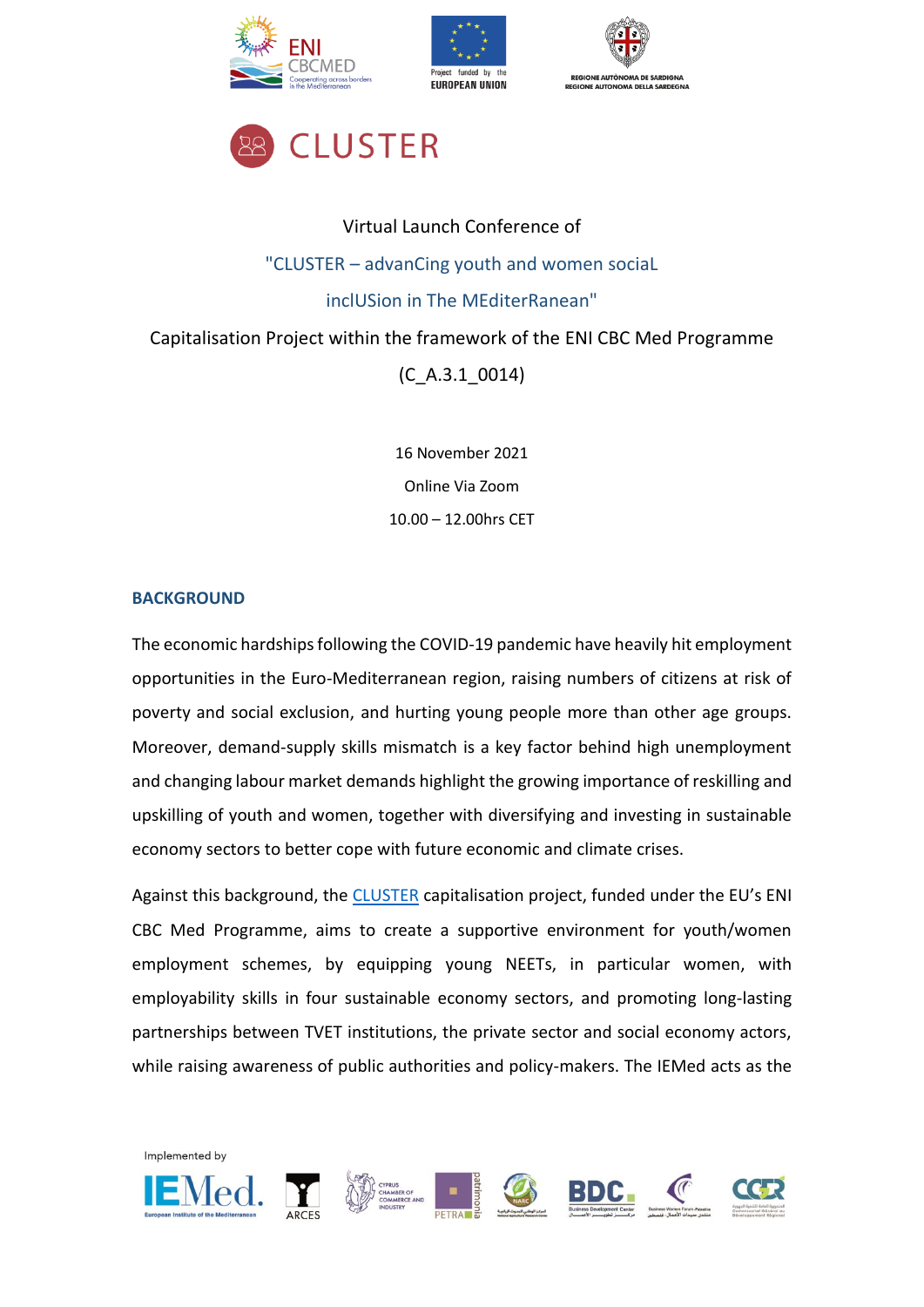







Lead Beneficiary of CLUSTER which is implemented through a consortium of partners from Italy, Cyprus, France, Jordan, Palestine and Tunisia.

The CLUSTER Launch Conference is a high-level event strengthening networking and dialogue among relevant stakeholders, as a step towards the creation of a supportive regional environment for the employment of NEETs. With this in mind, and on the occasion of the first annual celebration of the Day of the Mediterranean by the UfM, it will consist of two panels with small interventions (5 minutes each) and an open discussion.

# **AGENDA**

## 10.00 – 10.15 **OPENING SESSION**

Welcome and Opening Remarks

Senén Florensa Palau, Executive President of the IEMed.

#### Keynote Address

Joumana Sweiss, Programme Officer at ENI CBC Med, Branch office for the Western Mediterranean, Valencia.













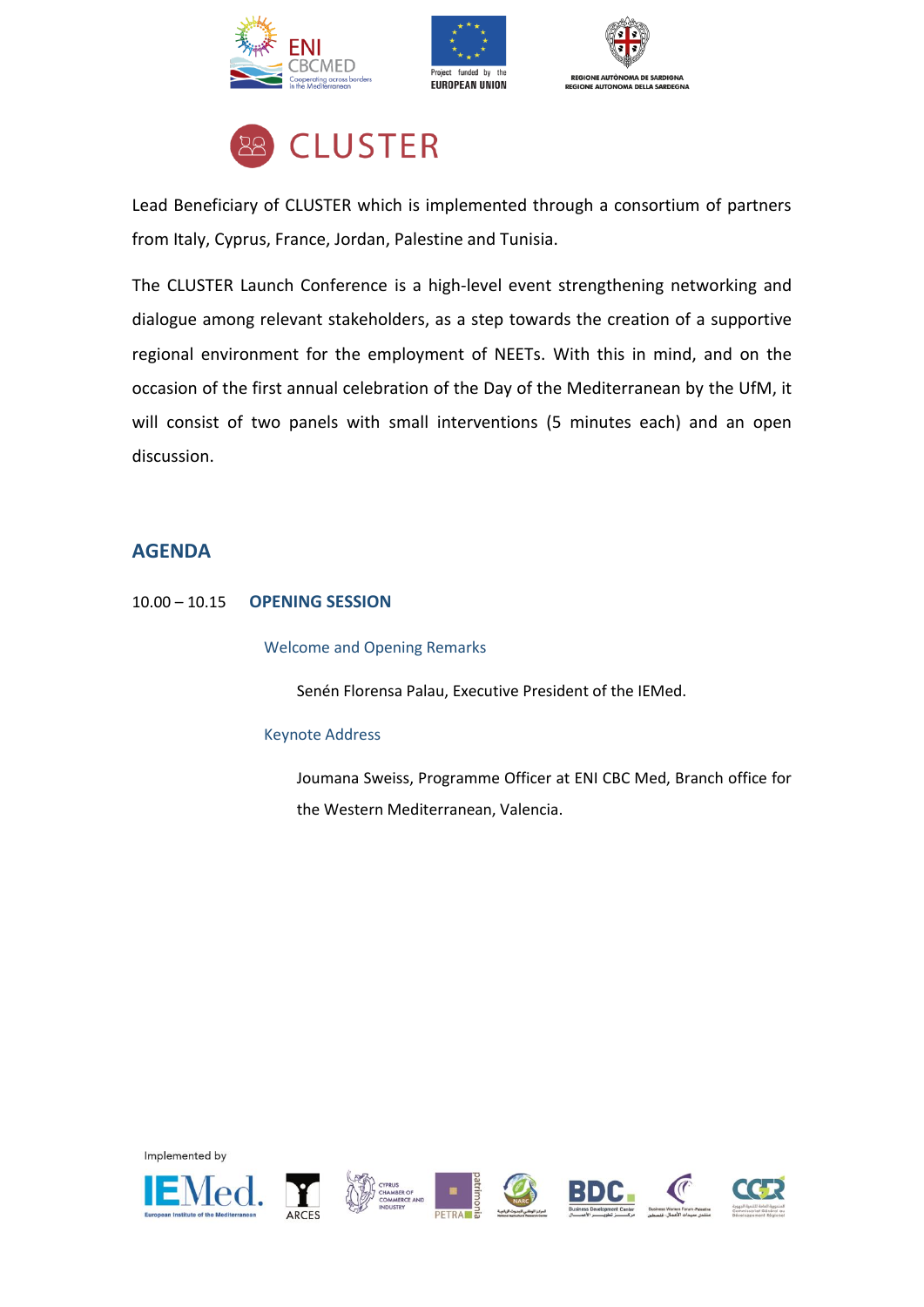







#### 10.15 – 11.05 **FIRST PANEL**

Youth labour market impact of the COVID-19 crisis along with gender disparities: towards an integrated and multi-dimensional employment scheme

#### **Panellists**

**Gemma Aubarell Solduga**, Head of Mediterranean Relations and European Networks Service, Directorate General for European and Mediterranean Affairs, Government of Catalonia:

"MedCat 2030: Towards an inclusive Mediterranean"

**Vito Intini**, Regional Lead Economist and Inclusive Growth Team Leader, United Nations Development Programme (UNDP) in the Arab region:

"Some critical aspects on youth and women's labour markets for post-pandemic recovery"

**Anna Dorangricchia**, Women Empowerment and Gender Equality Expert, Secretariat of the Union for the Mediterranean (UfM):

"Women economic inclusion the region: a key (missing) target of the recovery policies?"

**Johannes Laepple**, German Development Cooperation (GIZ) Representative to the Union for the Mediterranean (UfM):

"Unpacking GIZ's integrated approach to employment promotion in the region"

**Yeganeh Forouheshfar**, Researcher, Euro-Mediterranean Economists Association (EMEA):

"COVID-19 and sustainable entrepreneurship in the Southern Mediterranean region"

**Imen Ouardani**, Vice-Mayor of Sousse and Head of Partnerships of DarESS Tunisia, iesMed:

"Blue solidarity economy for new jobs in the Mediterranean"

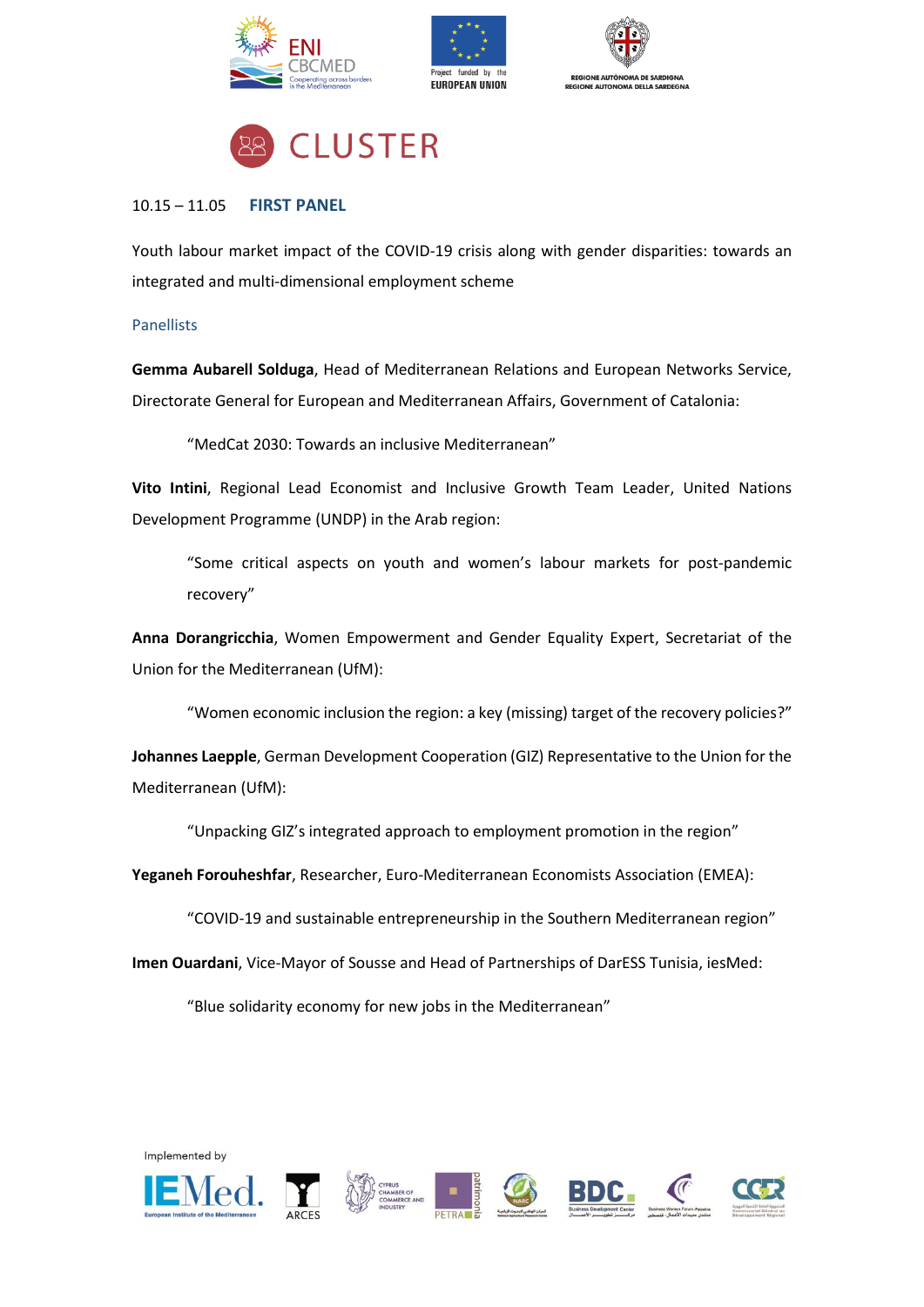







#### 11.05 – 12.00 **SECOND PANEL**

Addressing labour demand-supply mismatch through sustainable economy sectors by reskilling and upskilling youth and women

#### Panellists

**Emmanuelle Roure**, Neighbourhood Coordinator, International Relations Unit, Directorate General Employment, Social Affairs and Inclusion, European Commission (DG EMPL):

"EU sectoral policy dialogue on employment and social affairs in the region"

**Gaëlle Ferrant**, Economist and Gender Specialist, Organisation of Economic Co-operation and Development (OECD):

"Developing girls' digital skills for an inclusive economic recovery in Southern Mediterranean countries"

**Mounir Ghribi**, Director of International Cooperation, Communication, Skills Development and Research Promotion, National Institute of Oceanography and Applied Geophysics (OGS):

"Reinforcing the innovation-employability nexus in the Mediterranean: the BlueSkills project"

**Magali Outters**, Team Leader Policy Area, Regional Activity Centre for Sustainable Consumption and Production (SCP/RAC – UNEP/MAP):

"Contribution from the SwitchMed initiative supporting the switch to circular economy in the Mediterranean"

**Cristina Mereuta**, Senior Human Capital Development Expert, Coordinator for Active Labour Market Policies, European Training Foundation (ETF):

"New opportunities and key policy implications of skills mismatch and activation challenges in SEMED countries"

#### Moderator of two Panels

Karina Melkonian, CLUSTER Project Manager, IEMed.











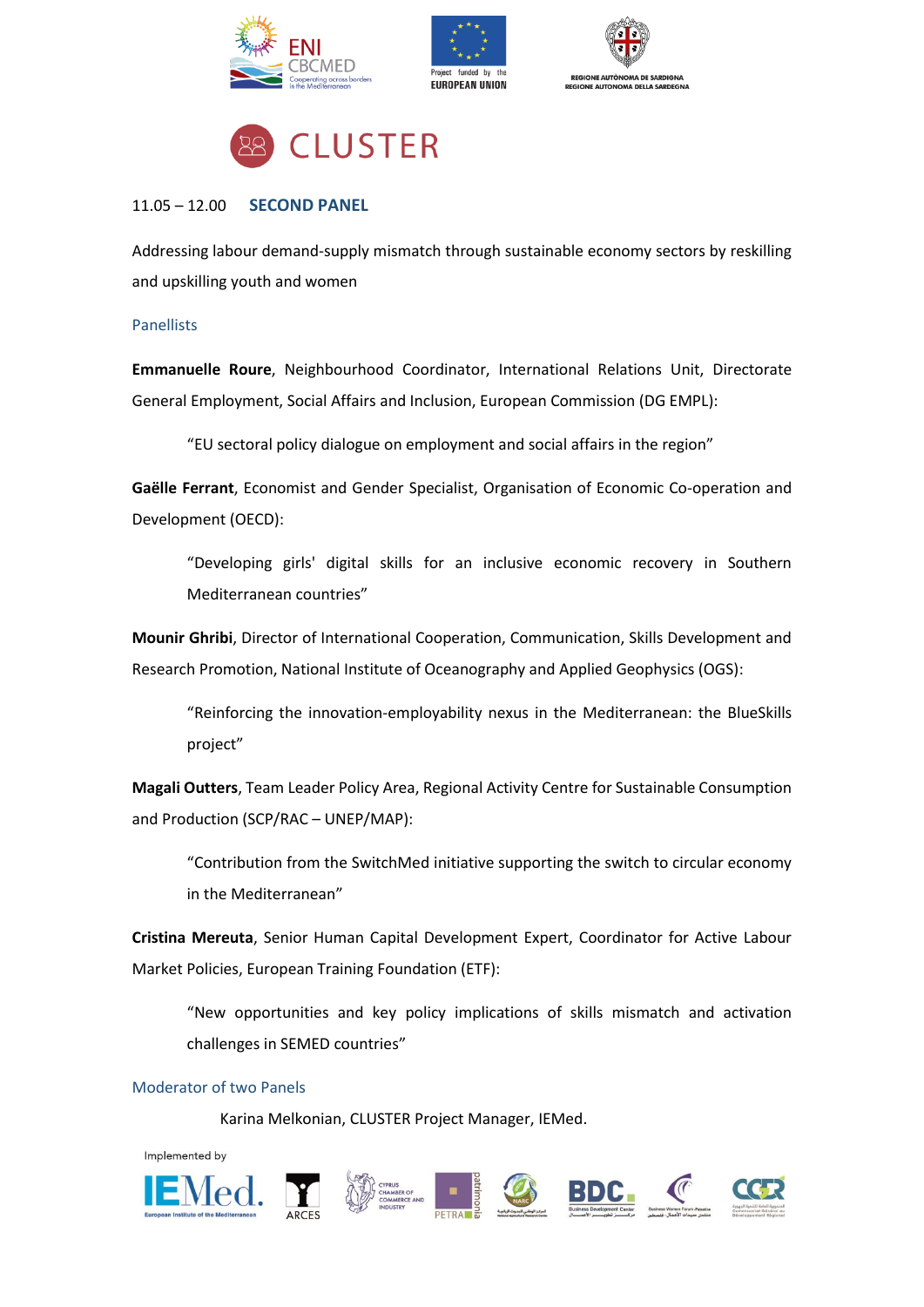







# **BIOS OF SPEAKERS (alphabetical order)**



**Gemma Aubarell Solduga** is Head of Mediterranean Relations and European Networks Service, Directorate General for European and Mediterranean Affairs, Government of Catalonia, from which the MedCat 2030 Mediterranean Strategy is promoted. She is also a Professor at the Faculty of International Relations and Communication of the URL and Member of the GRITIM-UPF Migration Research Group and Chair of the Horizon 2020 Ethics Committee on TransGang Youth. She has been Director of the

Department of Programs at the IEMed and Director of the Programs and Networks Unit of the Anna Lindh Foundation (Alexandria, Egypt) until 2016.



**Anna Dorangricchia**, as Gender Expert at Union for the Mediterranean Secretariat, works on gender data monitoring, women economic empowerment and women entrepreneurship in the Mediterranean Region. She has a long-lasting experience as Senior expert in programming, monitoring and evaluation under the framework of European Neighbourhood Instrument for MENA Regio, in the areas of social inclusion and economic development with a specific focus on women and youth.



**Gaëlle Ferrant** is an economist and gender specialist coordinating the gender programme of the OECD Global Relations Secretariat, Middle East and Africa Division. In this capacity, Gaëlle manages the MENA-OECD Women's Economic Empowerment Forum (WEEF) and leads the Gender Projects of the OCDE Country Programmes -notably in Morocco and Egypt-, including policy-oriented analysis, policy dialogue and gender data capacity building. Gaëlle joined the OECD in 2013 as economist. In 2013-2017, she was responsible for the Social Institutions and Gender Index (SIGI) and its country studies, and led the quantitative research of the OECD Development Centre on gender

and development issues. In 2018-2020, Gaëlle was the OECD Development Centre's Gender Programme coordinator. In this capacity, she supervised the staff and consultants working as part of the gender team, as well as on the OECD horizontal Gender Policy Dialogue on Women's Economic Empowerment, managed donor relations with particular attention to fundraising, while continuing leading SIGI analyses.

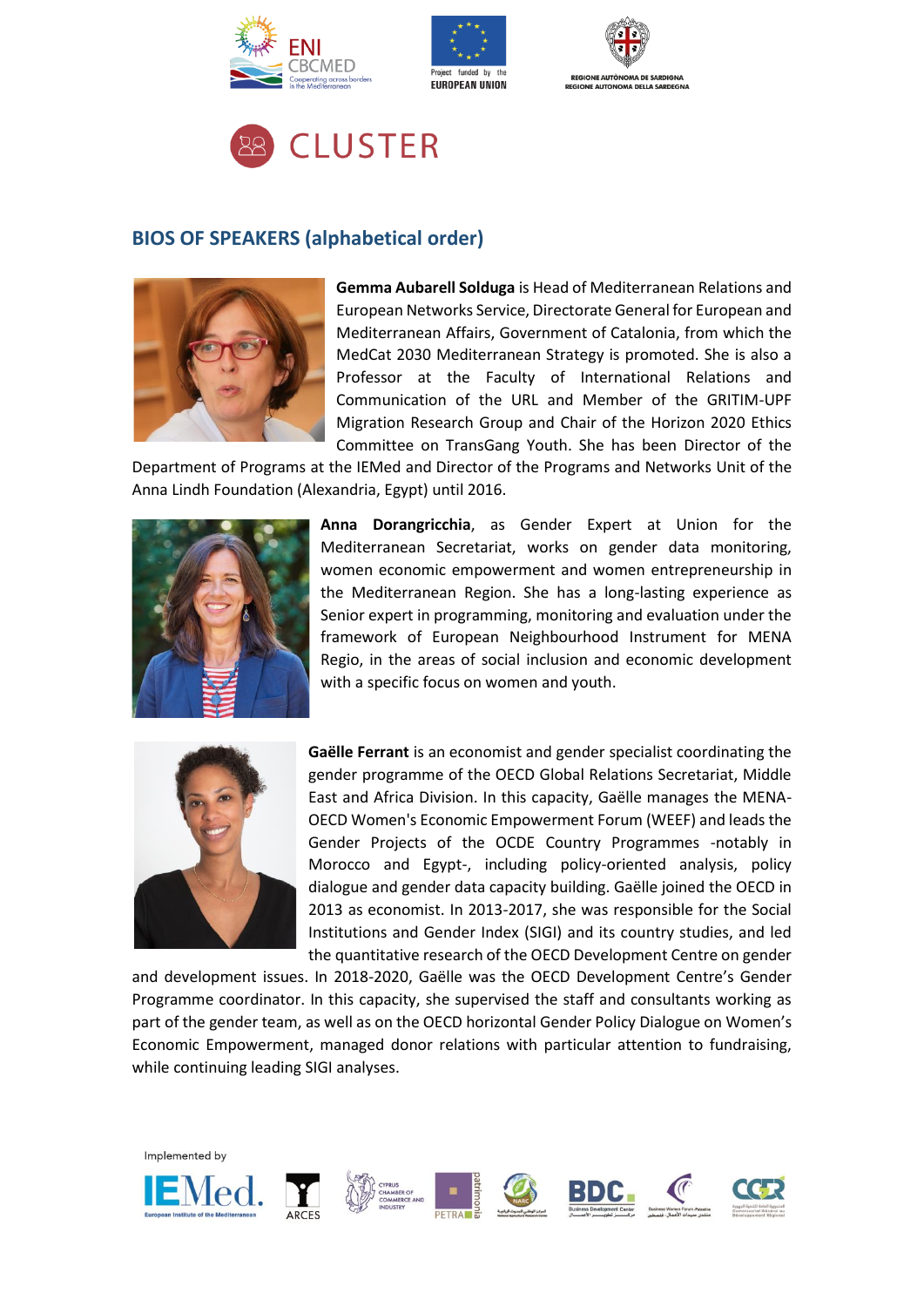





# **CLUSTER**



**Senén Florensa Palau** is the President of the Executive Committee of the IEMed, Chair of EuroMeSCo General Assembly, and director of the quarterly afkar/ideas and of the IEMed Mediterranean Yearbook. He was Ambassador Permanent Representative of Spain to United Nations and other International Organizations in Vienna; Consul General of Spain in Rome; President of the ELEC; Secretary-General for Foreign Affairs of the Government of Catalonia; Director general of the IEMed; Spanish Ambassador to Tunisia; General Director of the ICMAMPD of the Spanish Ministry of Foreign Affairs

and Cooperation; Spanish Secretary of the Spanish-Moroccan Averroes Committee; Spanish Consul General in Berlin; Member of the Organizing Committee of the Barcelona Olympic Games COOB'92; Secretary-General of the departments of Trade, Consumption and Tourism and of Territorial Policy and Public Works of the Government of Catalonia; First Secretary of the Spanish Embassy at UNESCO; Director of the Technical Office of the Instituto de Cooperación Iberoamericana; Advisory member of the Office of the President of the Spanish Government (1979-1982). He is a member of the Board of Trustees and of the Governing Board of the Universidad Antonio de Nebrija in Madrid.



**Yeganeh Forouheshfar** is an economist and a researcher at The Euro-Mediterranean Economists Association, she holds a PhD in economics from Université Paris-Dauphine. Her research interests are entrepreneurship, digitalization, economic modelling, social protection, and demographic transition. She is also a research affiliate at DIAL and a member of EMNES research network. Yeganeh has published in peer review journals and contributed to scientific publications. She is involved with CREACT4MED and INVESTMED projects and in charge of mapping of the Cultural and Creative Industries (CCI) as well as blue and green economy in the

Southern Mediterranean countries.



**Mounir Ghribi** is the Director of International Cooperation and Research Promotion (ICAP) at OGS. Director of advanced master in Sustainable Blue Growth jointly organized by OGS and the University of Trieste. Coordinator of the BlueSkills project for developing skills in the Blue Economy sector in the Mediterranean, a project labelled by the Union for the Mediterranean (UfM). Professor of Sustainable Development and Science Diplomacy at EUCLID Intergovernmental University. He is Former United Nations officer, in-charge of capacity building and fellowship programme at ICS-UNIDO. Member of the Union for the Mediterranean advisory board on Mediterranean for

Jobs initiative. He represents Italy in various international initiatives, namely, the













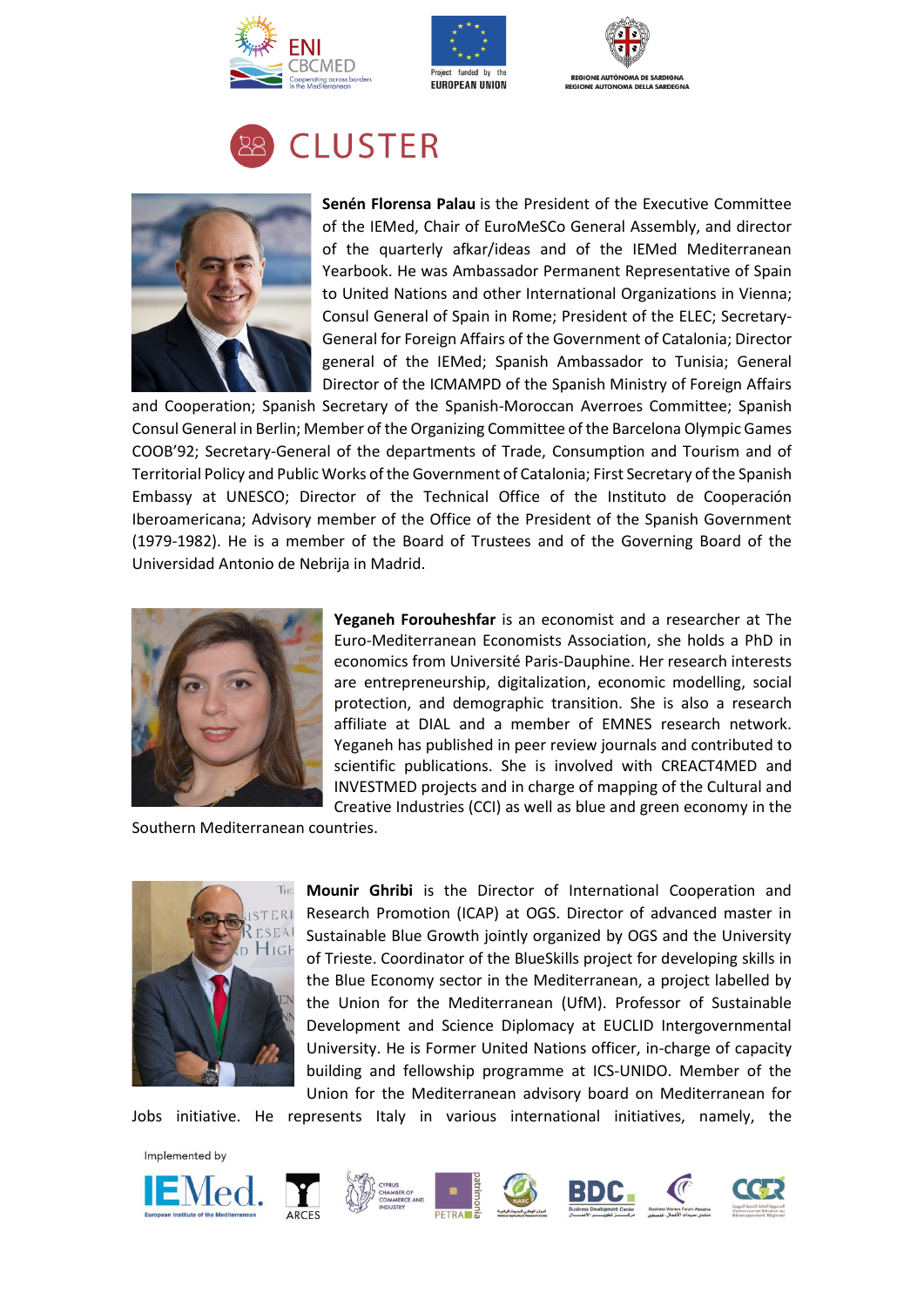







intergovernmental forum for the Western Mediterranean (5+5 Dialogue) for Research, Innovation and Higher Education and the G7 future of the seas and oceans and he coordinates the internationalization of the national Blue Italian Growth (BIG) cluster.



**Vito Intini** is the Regional Lead Economist and Inclusive Growth Team Leader at UNDP in the Arab region. Prior to this position, he was the Senior Macroeconomic Adviser at DESA in NY, where he worked on the global macroeconomic forecasting model, socioeconomic assessments of large infrastructure projects, quantitative methods to measure SDG interactions and prioritization, SDG costing and budgeting, and co-led the preparation of the UN guidance on Economic Transformation, among other activities. Before DESA, Vito worked at UNCDF

where he led the global program on Municipal Finance. Earlier on, he was the Chief of the Economic Governance Section at ESCWA in Beirut where he led a number of publications and capacity building programs. Vito was also a Private and Financial Sector Specialist at the World Bank in the Balkan region. He also worked for OECD, OSCE, EU and the academia.



**Johannes Laepple** currently heads the GIZ Project "Support to the Union for the Mediterranean (UfM) on Employment and Trade" in Barcelona. He has 15 years of professional experience in EU policy and development cooperation. Prior to his work at GIZ, he worked as a political advisor in the European Parliament and as Head of Office to the Chairman of the European Parliament's Committee on International Trade. He holds degrees in Political Science and Governance and Development Policy. He also holds an MPA from Harvard University.



**Karina Melkonian** is CLUSTER Project Manager. She coordinates the technical, financial and administrative management of the project in close coordination with the project team and partners. Previously, as part of her role as EuroMeSCo Officer at the IEMed, she coordinated the drafting, peer review and editing processes leading to the EuroMeSCo publications and was also responsible for the activities related to the Euromed Young Researchers Lab. Before joining the IEMed, she coordinated for two years the Interdisciplinary Research Group on Immigration at the Department of Political and Social

Sciences at Universitat Pompeu Fabra. She also worked for three years at the Danish Refugee Council, the first NGO to intervene in the Syrian Crisis in Lebanon, and at the Aga Khan Development Network, as part of the Government of Canada's Refugee Resettlement Program.













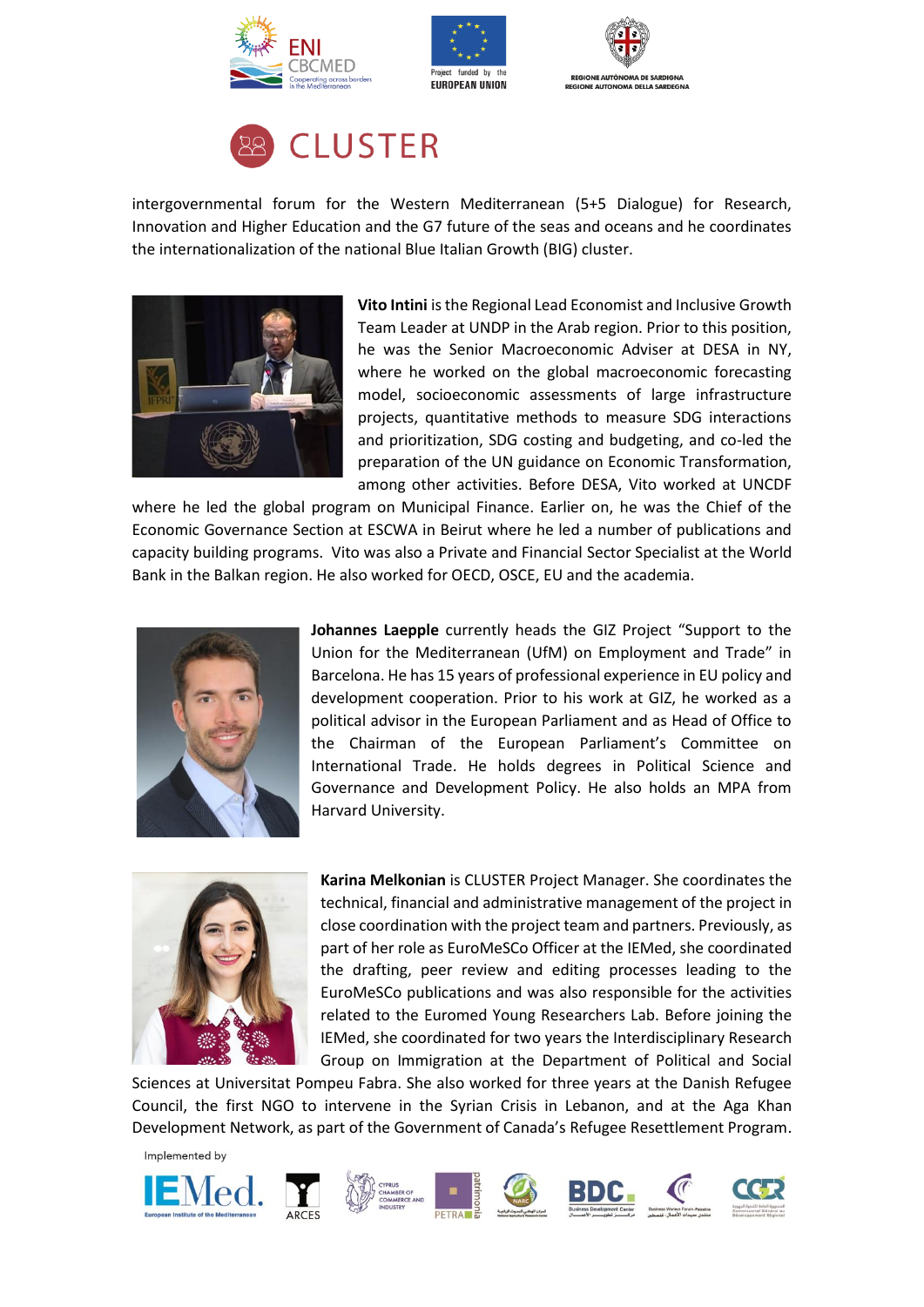









**Cristina Mereuta** joined, in 2013, the European Training Foundation (ETF), agency of the European Union in charge with supporting human capital development in the EU Neighbourhood and Central Asia, where she has been working as a Labour Market Specialist and Senior Human Capital Development Expert on issues related to the skills anticipation and matching systems, methodological developments in the area of skills demand and supply, measurement of skills mismatches, as well as skills for smart specialisation. She is involved in ETF's initiatives on upskilling and reskilling through active

labour market measures, innovation and learning activities focused on the role of employment services, development of career guidance systems and youth employability.



**Imen Ouardani** is the current Vice-mayor of Sousse and the president of its local gender equality commission. She acts as the city's focal point in inter-city cooperation projects such as MC2CM (City to City Migration in the Mediterranean). She has recently joined iesMed, the European cooperative platform to boost the Mediterranean social economy, as Head of partnerships of DarESS Tunisia and as executive vice-president of the MedEBS Sousse 2021 forum. She has a professional background in the pharmaceutical industry and received her PhD in Biology in 2017, from the University of Santiago de Compostela, focusing on epidemiological analysis and genetic

variability of enteric viruses. In addition, she regularly speaks at conferences of UCLG, MedCities and other international networks of local administrations.



**Magali Outters** is an Engineer in "Materials: Economics and Environment" from the University of Technology of Troyes (France). She also holds a Master of Industrial Ecology and a Post-graduate degree on International development. She has a significant expertise in sustainable consumption and production (SCP) and circular economy in the Mediterranean region with 15 years advocating for this approach and by being actively involved in numerous capacity building projects, technical studies, developing specific tools and pilot initiatives with governments, private sector organizations and

CSOs. She is currently coordinating the Policy Area for SCP/RAC, a Regional Centre of the UNEP/Mediterranean Action Plan and of the Stockholm Convention on Persistent Organic Pollutants (POPs). The SCP/RAC Policy Area is currently supporting Mediterranean countries in the prevention of land-based sources of marine litter, plastic pollution and toxic chemicals. Likewise, it also works on an enabling environment for the development of green and circular businesses in the Mediterranean.